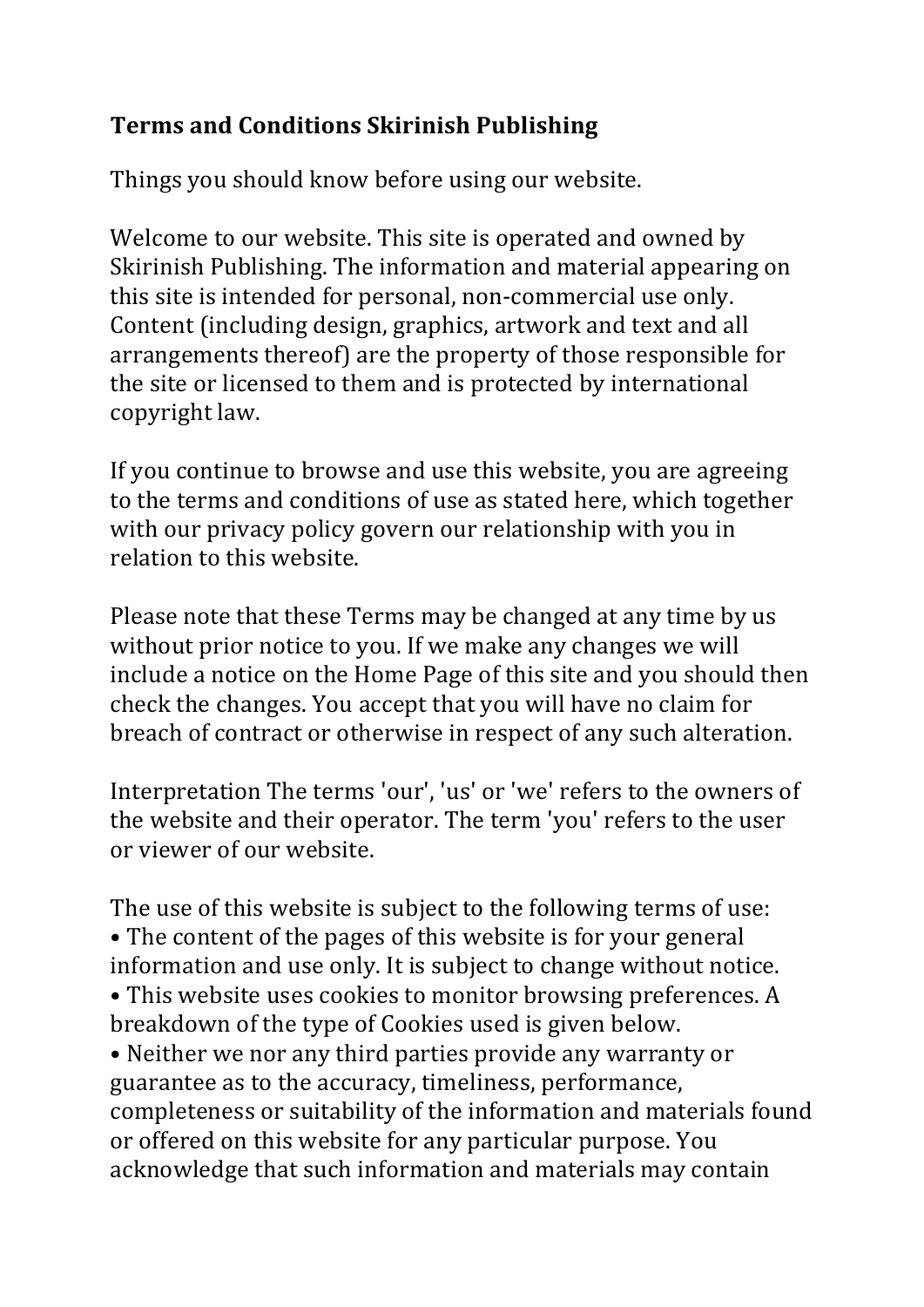inaccuracies or errors and we expressly exclude liability for any such inaccuracies or errors to the fullest extent permitted by law.

• All information regarding Events listed on this website should be double checked with the third-party organisers prior to booking. The information on this site do not constitute advice and should not be relied upon in making, or refraining from making, any decision. 

• Your use of any information or materials on this website is entirely at your own risk, for which we shall not be liable. It shall be your own responsibility to ensure that any products, services or information available through this website meet your specific requirements. 

• This website contains material which is owned by or licensed to us. This material includes, but is not limited to, the design, layout, look, text-content, appearance and graphics. All material is protected by international Copyright legislation. To reproduce anything from this site you must first request and receive permission from us.

• Unauthorised use of this website may give rise to a claim for damages and/or be a criminal offence.

• This website may also include links to other websites. These links are provided for your convenience only. They do not signify that we endorse the website(s). We have no responsibility for the content of the linked website(s).

• Your use of this website and any dispute arising out of such use of the website is subject to the laws of Scotland, England, Northern Ireland and Wales.

## Disclaimer

The information contained in this website is for general information purposes only. The information is provided by us and while we endeavour to keep the information up to date and correct, we make no representations or warranties of any kind, express or implied, about the completeness, accuracy, reliability, suitability or availability with respect to the website or the information, products, services, events or related graphics